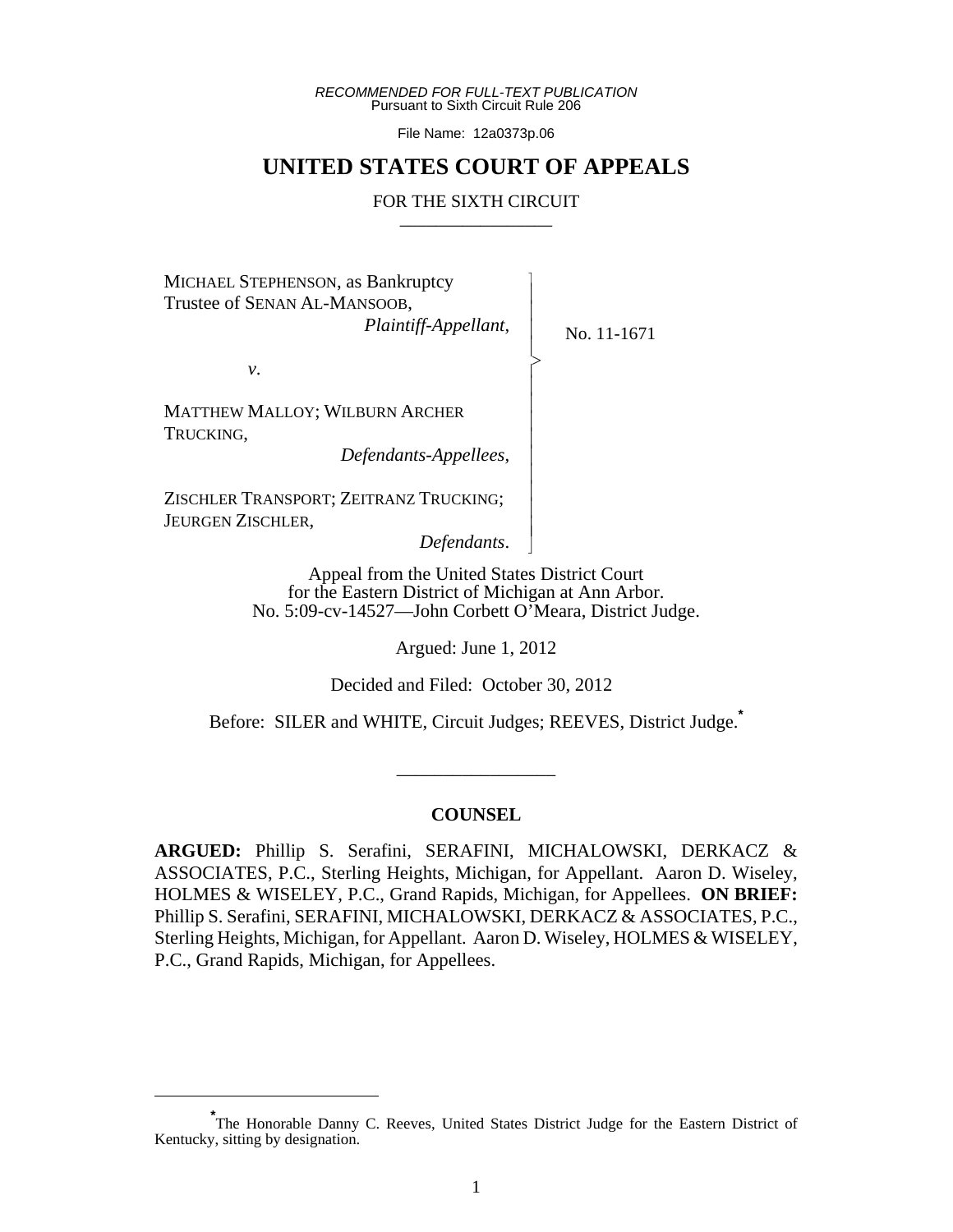# **OPINION \_\_\_\_\_\_\_\_\_\_\_\_\_\_\_\_\_**

**\_\_\_\_\_\_\_\_\_\_\_\_\_\_\_\_\_**

DANNY C. REEVES, District Judge. Senan Al-Mansoob filed this lawsuit in July 2009. When he instituted Chapter 7 bankruptcy proceedings two months later, he did not list his claims against Defendants Matthew Malloy and Wilburn Archer Trucking, Inc., among his assets. Upon learning of the omission, Defendants sought summary judgment, arguing that Al-Mansoob was judicially estopped from pursuing the claims. Relying on a Sixth Circuit case decided a few days before Al-Mansoob filed his response, the district court granted summary judgment and denied a subsequent motion for reconsideration by the bankruptcy trustee, who had been substituted as the real party in interest. On appeal, the trustee contends that judicial estoppel should not apply to him and that Al-Mansoob's failure to disclose the case was inadvertent in any event. We find both arguments persuasive.

#### **I.**

The parties' dispute arises out of a traffic accident involving Al-Mansoob and Matthew Malloy. When the accident occurred, Malloy was driving a truck owned by Wilburn Archer Trucking, Inc. Al-Mansoob sued Malloy and Wilburn Archer Trucking for negligence, filing his first amended complaint in Wayne County Circuit Court on July 19, 2009.**<sup>1</sup>** Defendants timely removed the case to the United States District Court for the Eastern District of Michigan.

Al-Mansoob sought Chapter 7 bankruptcy protection on September 30, 2009. In his bankruptcy filings, Al-Mansoob did not list this lawsuit among his assets or as an action to which he was a party, as required by the bankruptcy code.**<sup>2</sup>** He did, however, list a suit against State Farm arising out of the same accident. Amendments to his

<sup>&</sup>lt;sup>1</sup>Claims against three other Defendants were voluntarily dismissed prior to the case's removal.

<sup>&</sup>lt;sup>2</sup>A debtor has an affirmative duty to disclose all of his assets to the bankruptcy court. 11 U.S.C.  $§ 521(a)(1).$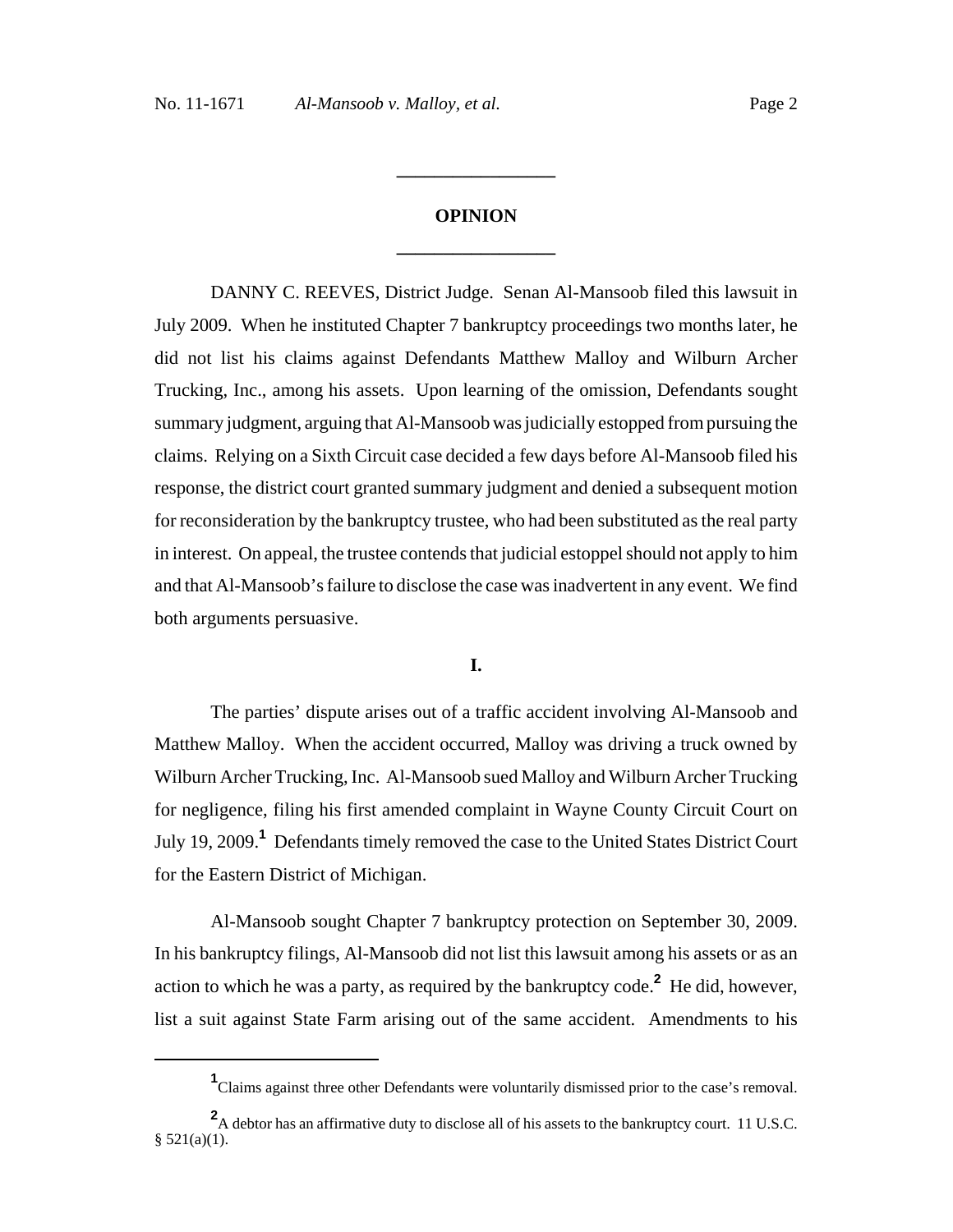bankruptcy filings on December 31, 2009, and February 18, 2010 did not cure the omission. The bankruptcy court granted Al-Mansoob a discharge on March 3, 2010.

In July 2010, Defendants moved for summary judgment, arguing that Al-Mansoob was judicially estopped from pursuing his claims because he had failed to disclose them in the bankruptcy proceeding. They cited the three-prong test adopted by this circuit in *Browning v. Levy*, 283 F.3d 761 (6th Cir. 2002), for judicial estoppel in the bankruptcy context. Under that test, judicial estoppel bars a party from (1) asserting a position that is contrary to one he asserted under oath in a prior proceeding; (2) the prior court adopted the contrary position either as a preliminary matter or as part of a final disposition; and (3) the party's conduct was not inadvertent. *Id.* at 775-76. *Browning* identified "two circumstances under which a debtor's failure to disclose a cause of action in a bankruptcy proceeding might be deemed inadvertent": first, "where the debtor lacks knowledge of the factual basis of the undisclosed claims," and second, "where the debtor has no motive for concealment." *Id.* at 776. In their motion, Defendants asserted that Al-Mansoob's pursuit of this action was inconsistent with his failure to disclose it in the bankruptcy proceedings; that the bankruptcy court had adopted the contrary position by granting him a discharge; and that his omission of the instant claims was not inadvertent because he knew of them at the time he filed for bankruptcy and had a motive for concealing them, namely, "want[ing] to keep any settlement, verdict or judgment to himself."

Al-Mansoob responded to the summary-judgment motion on August 16, 2010. He denied that he had asserted inconsistent positions in the two proceedings. He also suggested that his failure to disclose this action was inadvertent because he had "lacked sufficient knowledge of the differences in the factual bas $[e]s$ " of the instant suit and his suit against State Farm, which had been listed among his assets. Al-Mansoob argued that, if he had intended to mislead the bankruptcy court, he would have omitted the State Farm case as well. However, despite citing Sixth Circuit precedent that judicial estoppel does not apply where the plaintiff has "take[n] affirmative steps to inform the trustee and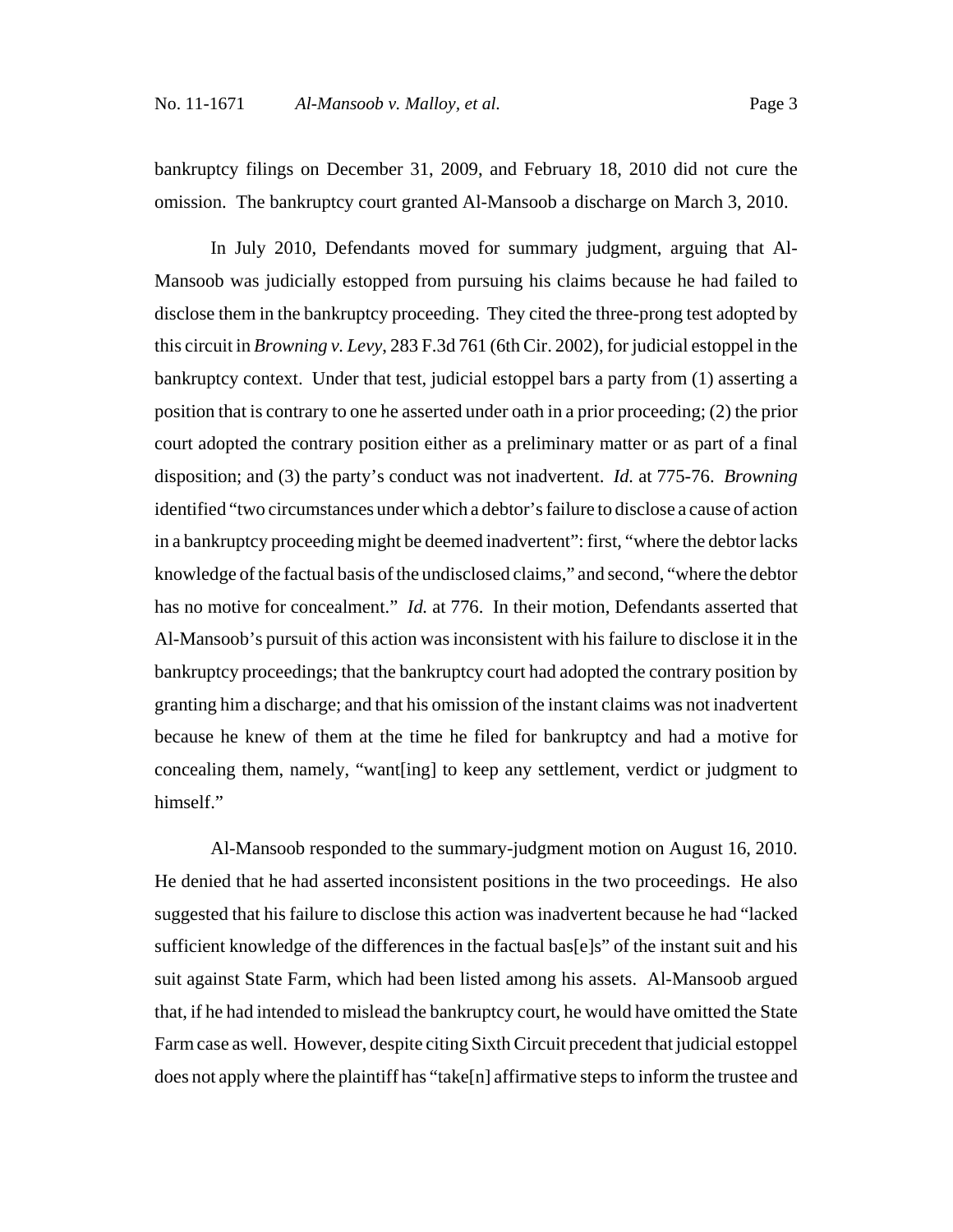the Bankruptcy Court" of omitted claims, he presented no evidence or argument that the bankruptcy trustee, Michael Stevenson, had been aware of this action.

Nor did Al-Mansoob's response address *White v. Wyndham Vacation Ownership, Inc.*, 617 F.3d 472 (6th Cir. 2010), which had been decided five days earlier. *White* added a bad-faith inquiry to the inadvertence prong of the judicial-estoppel test set out in *Browning*. *See id.* at 478. In *White*, this bad-faith element was met because the plaintiff's "attempts to advise the bankruptcy court and the trustee of her [omitted] claim" were insufficient. *Id.* at 484.

At a motion hearing held on September 23, 2010, counsel for Defendants argued that *White* was "directly on point." With respect to the issue of inadvertence, he asserted:

When I filed this motion, and until August 27, the bankruptcy trustee never knew anything about this lawsuit. In response to the motion, you don't have an affidavit from Mr. Mansoob's bankruptcy attorney who says yes, I did disclose this. It was just inadvertently left out of the schedules. It was left out of the bankruptcy proceeding.

Even today, [Al-Mansoob's counsel Phil] Serafini has an affidavit from the trustee that he allowed me to review beforehand, as I'm sure he's going to present to the Court, even that doesn't indicate that the trustee knew about this lawsuit at the time Mr. Mansoob was going through his bankruptcy proceeding. Based on *White*, there is zero indication why Plaintiff — why Plaintiff's claim shouldn't stop today.

Serafini responded, "as an officer [of] the court," that the trustee had been aware of the case since the previous fall. He stated that when the trustee became involved in the case against State Farm, they (Serafini and the trustee) discussed the instant action as well. In addition, according to Serafini, he and the trustee "discussed [this lawsuit] numerous times over the course of the negotiations that took place from that day forward." Nevertheless, his description of the trustee's affidavit — which was apparently presented to the district court at the conclusion of the hearing but does not appear in the record — suggested that it did not contain any information as to when the trustee learned of Al-Mansoob's claims against Malloy and Wilburn Archer Trucking.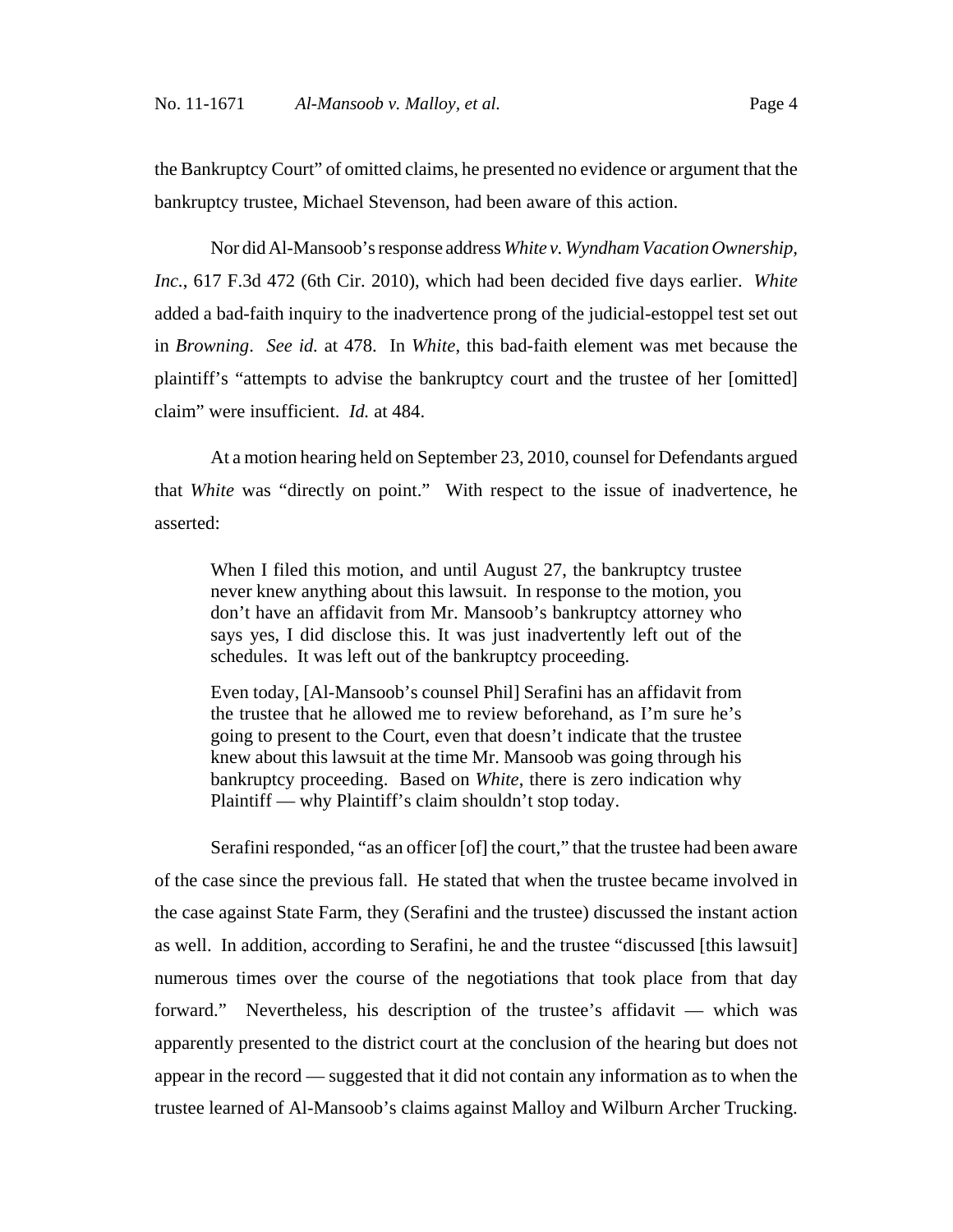Defendants' attorney replied:

Comments about conversations with bankruptcy trustees, there's nothing in front of the Court to substantiate that, other than the statements of counsel. We don't have affidavits and it is not the Defendant[s'] responsibility to show that he did this on purpose. It's simply to show that this omission was not inadvertent, that the disclosure [sic] was not inadvertent.

Because he knew of this lawsuit when he filed for bankruptcy, and he always has a motive to conceal or otherwise not disclose all his assets, the intent is — inadvertence is no longer an issue. All three prongs have been met.

Counsel for Defendants also urged the court to consider the timing of Al-Mansoob's eventual disclosure, asserting that he "never disclosed any existence of a bankruptcy filing until after [Defendants] filed a summary-judgment motion, and under *White*, that is a significant factor that the Court should take into consideration." During the hearing, the district judge indicated that he believed *White* was dispositive, commenting that he was "generally impressed with the strength of the *White* case as it affects the decision in this case" and "believe[d] *White* strongly suggests . . . how th[e] decision on Defendant[s'] motion should be resolved."

The day after the hearing, Al-Mansoob filed a supplemental response to the summary-judgment motion in which he addressed *White* and certain misrepresentations purportedly made by Defendants' attorney at the hearing. Attached to the supplemental response were several supporting documents, including an affidavit from the bankruptcy trustee. In it, the trustee acknowledged that he had "known about this lawsuit, as well as the claim against State Farm[,] since the fall of 2009," and that he had received correspondence from Al-Mansoob's counsel regarding both cases as early as October 19, 2009. He denied having any "evidence that Mr. Al-Mansoob has ever attempted to hide either of these liability assets from [his] discovery." Another affidavit, by Serafini, likewise averred that the trustee had been aware of this lawsuit since early in the bankruptcy proceedings.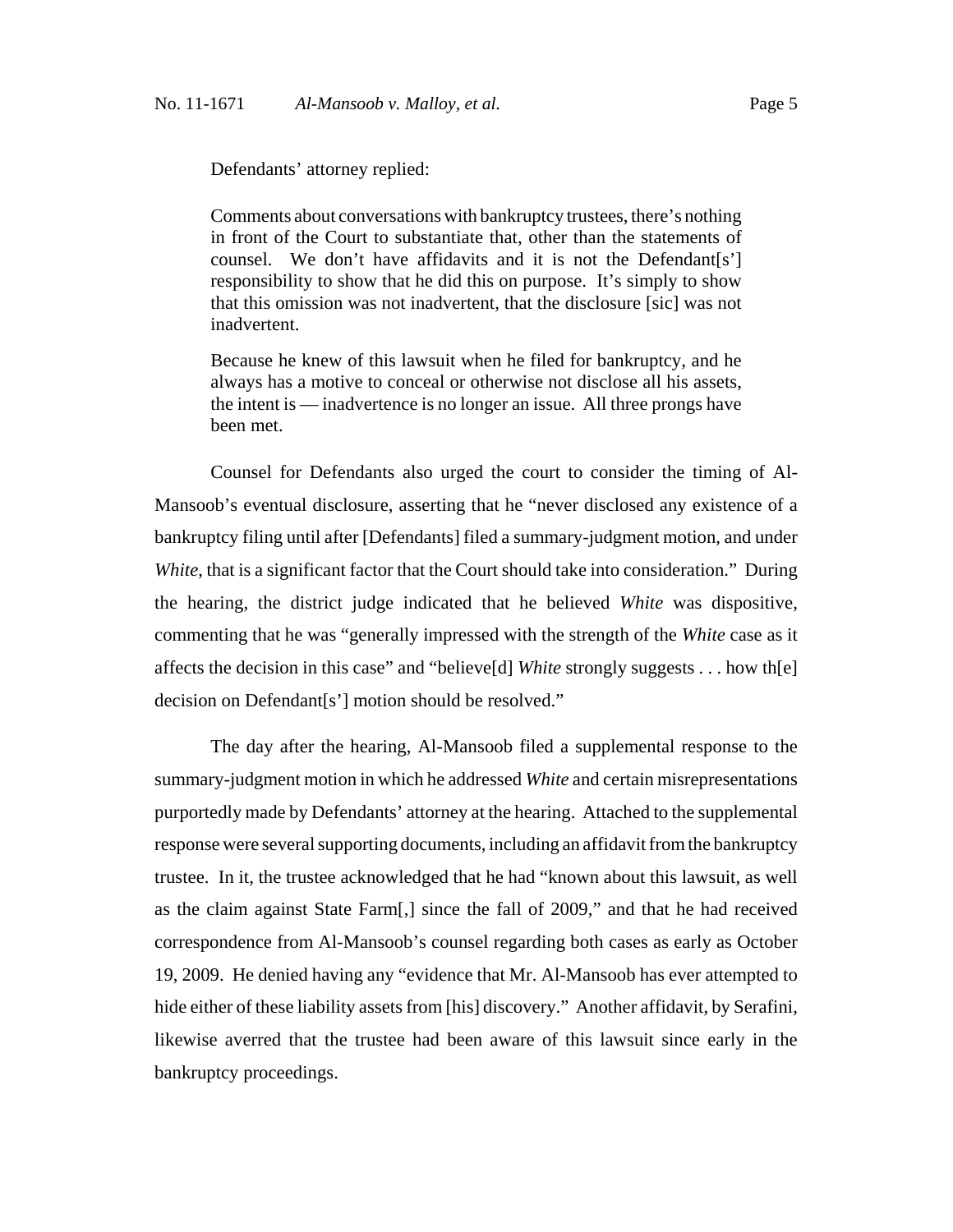The supplemental response included several documents corroborating these affidavits, such as the following letter, dated October 19, 2009, from an attorney at Serafini's firm to the trustee:

Please be advised that our firm represents Mr. Almansoob [sic] in both a first and third party auto case currently pending in the Court. Given Mr. Almansoob's [sic] bankruptcy, it is my understanding that the firm must be retained to continue these lawsuits. I spoke with your assistant Faye this afternoon to discuss how we should proceed. Please contact me at your earliest convenience to discuss.

In an e-mail three days later, the same attorney forwarded a copy of the firm's retainer agreement to the trustee and asked that his e-mail be considered "the firm's request to be retained as special counsel to continue the lawsuits (1st and 3rd party cases) on behalf of the bankruptcy estate." The e-mail continued: "It is my understanding that the captions for the pending litigation should be amended to reflect the real party in interest is now [t]he bankruptcy trustee on behalf of the bankruptcy estate for M[r]. Almansoob  $[sic]$ ."

Still other documents provided with the supplemental response reflect that Serafini sent copies of both complaints to the lawyer representing Al-Mansoob in his bankruptcy proceedings and to the trustee in mid-February 2010.**<sup>3</sup>** In the latter correspondence, Serafini again sought direction regarding the third-party action: "I do need to know if you intend to proceed on that case. If so, I need you to sign the retainer and hire me. Otherwise, I need the verification that Mr. Al-Mansoob may proceed on his own in that case." A transcribed phone message from the trustee on April 15, 2010, proposed a date for a meeting among Serafini, Al-Mansoob's bankruptcy counsel, and the trustee.

Defendants moved to strike Al-Mansoob's supplemental response, arguing that it was untimely and should not be considered. The court never ruled on the motion to

**<sup>3</sup>** Al-Mansoob also submitted the affidavit of his bankruptcy attorney, Afan Bapacker, who confirmed that he had received a copy of the Amended Complaint in this case in February 2010. Bapacker declared that when he amended the schedule of assets that month, Al-Mansoob's negligence claims were "mistakenly left out," but that he had discussed these claims with the bankruptcy trustee "on several occasions.'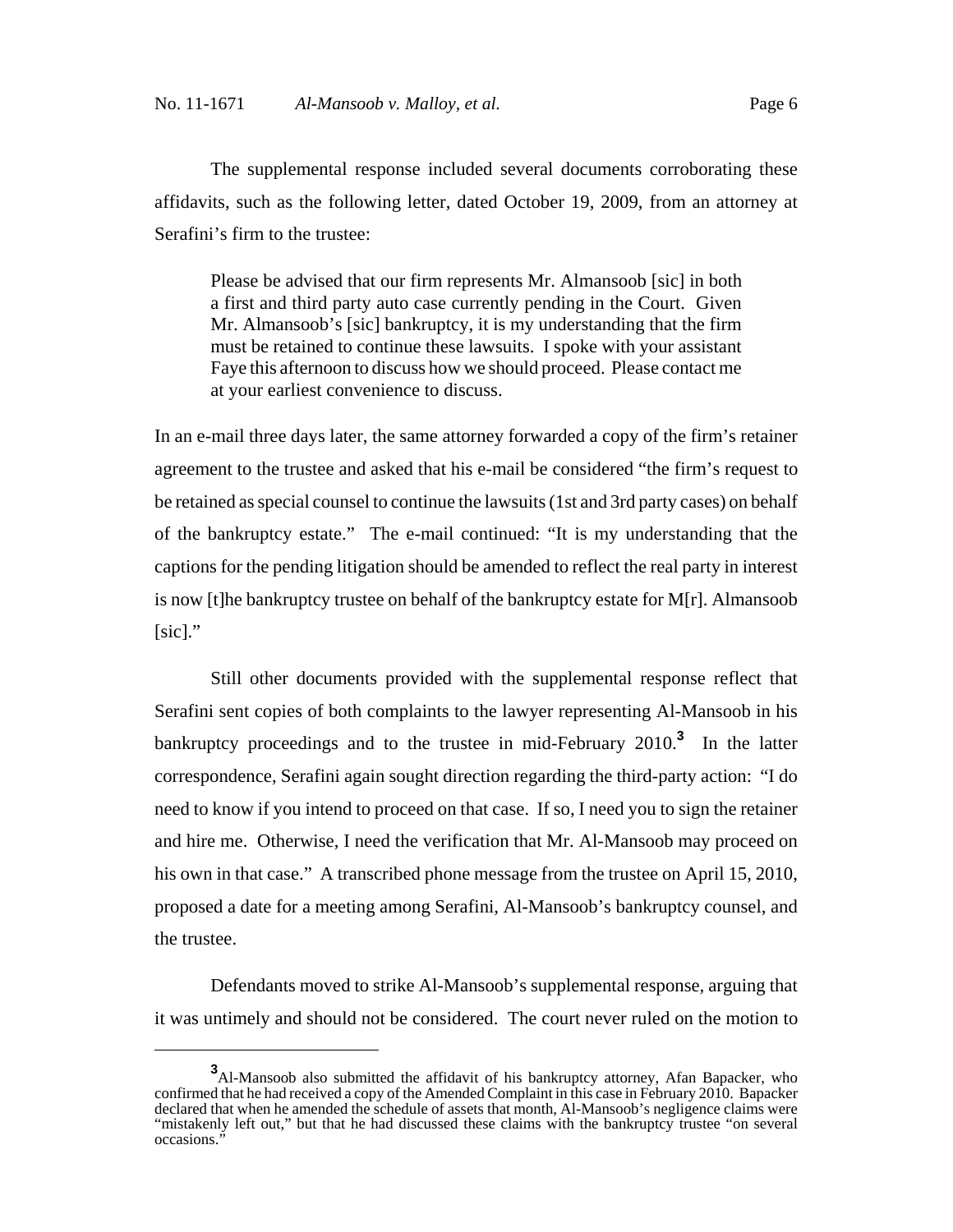strike, but subsequently granted Defendants' motion for summary judgment in a fivepage opinion. The court's recitation of the test for judicial estoppel was taken from *Browning* and did not include bad faith as an element of the inadvertence prong. Nevertheless, the court agreed with Defendants that *White* was "directly on point." After briefly comparing the facts of the two cases, the court concluded: "Al-Mansoob made no effort to cure the omission before Defendants' motion for summary judgment was filed. Therefore, under the holding in *White*, Defendants are entitled to summary judgment based on judicial estoppel." The decision contained no mention of Al-Mansoob's supplemental response or the accompanying documents. In the same opinion and order, however, the court granted Al-Mansoob's motion to substitute the bankruptcy trustee as the real party in interest pursuant to 11 U.S.C.  $\S$ § 323 and 541(a)(1).

Twenty-eight days later, the trustee filed a motion for reconsideration pursuant to Rule 59 of the Federal Rules of Civil Procedure.**<sup>4</sup>** Much of the trustee's argument for reconsideration pertained to whether the claims could be barred by judicial estoppel when he, not Al-Mansoob, was the real party in interest. He further argued that the omission was inadvertent, pointing out that he had repeatedly been advised of this suit's existence. The affidavits and other documents that had been provided with Al-Mansoob's supplemental response were also attached to the trustee's motion for reconsideration.

The court denied the motion for reconsideration, finding it to be time-barred under the local rules because it had not been filed within ten days of the entry of

**<sup>4</sup>** Throughout the motion, the trustee variously invoked Rule 59(e) (Motion to Alter or Amend a Judgment), Rule 60(b) (Grounds for Relief from a Final Judgment, Order, or Proceeding), and Local Rule 7.1(g) (now Local Rule 7.1(h), Motions for Rehearing or Reconsideration). The first paragraph, however, described the document as a "Motion for Reconsideration pursuant to Fed. R. Civ. P. 59."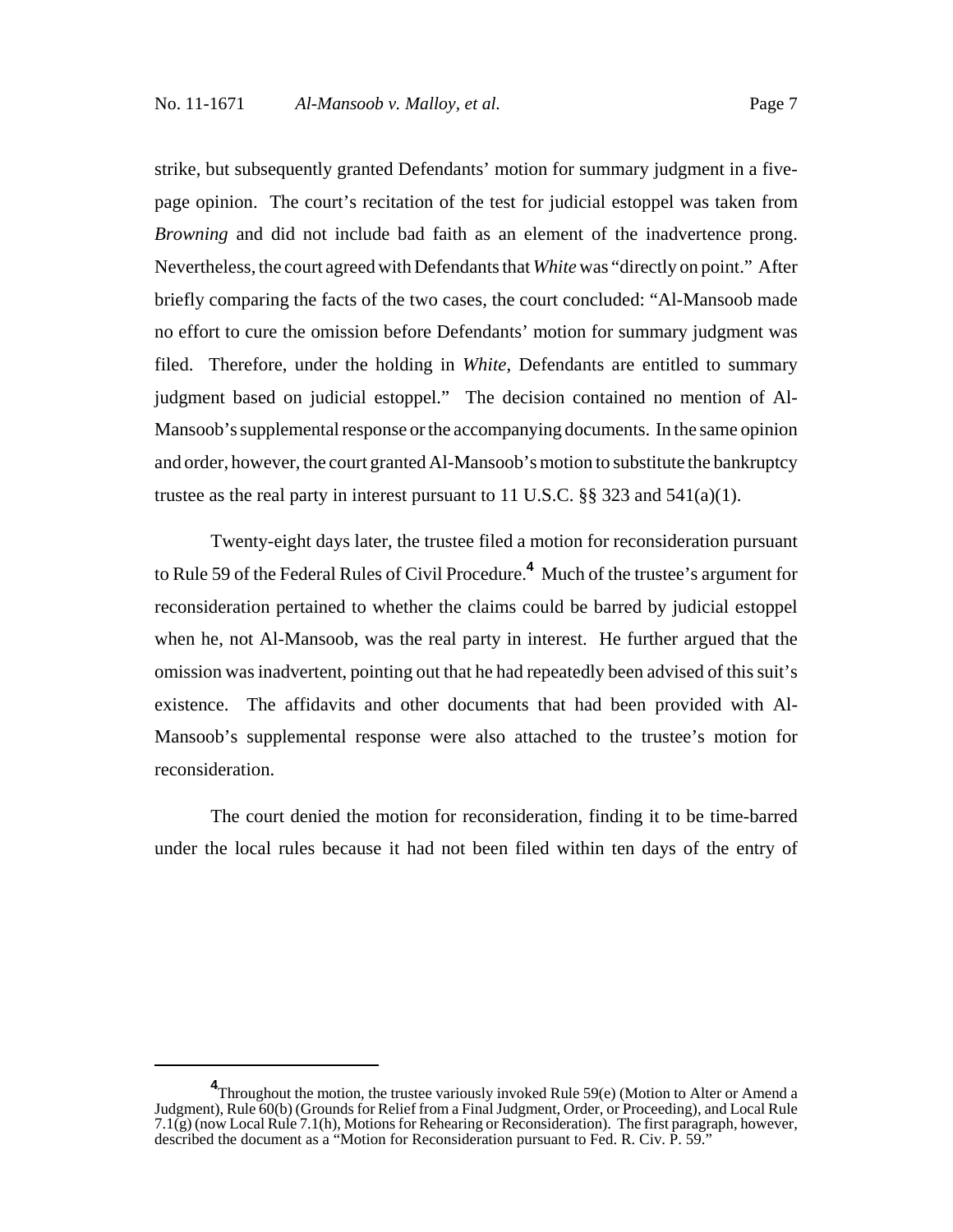summary judgment.<sup>5</sup> The court further found that the trustee was not entitled to relief under the federal rules. The sum of that analysis was as follows:

To the extent Plaintiff seeks relief alternatively under Rules 59 and 60 of the Federal Rules of Civil Procedure, no grounds exist for the court to grant Plaintiff's motion. Plaintiff asserts that this court failed to apply Prongs 1 and 2 of the judicial estoppel inquiry. However, Prong 1 was established by Plaintiff's repeated failure to list the instant action in his bankruptcy proceeding until *after* Defendants filed their motion for summary judgment. Prong 2 was similarly well established, as the bankruptcy court discharged Plaintiff and authorized distributions of money to Plaintiff, his attorney, and the trustee without any knowledge of this lawsuit which Plaintiff now claims is an asset.

The court then cited the standard for reconsideration under the local rules ("palpable defect") and concluded: "In this case the court finds no palpable defect. Plaintiff has merely presented the same issues previously ruled upon by the court." Again, the court gave no indication that it had considered the evidence regarding the trustee's knowledge of this litigation. Nor did it acknowledge his argument that judicial estoppel was inapplicable because he had demonstrated an absence of bad faith. Finally, despite the fact that the trustee had been substituted as the real party in interest, the court's decision on the motion to reconsider, like its summary-judgment opinion, was directed at Al-Mansoob, referring to the bankruptcy court's discharge of "Plaintiff" and authorization of "distributions of money to Plaintiff, his attorney, and the trustee."

The trustee timely appealed, seeking reversal of the summary judgment.

## **II.**

A district court's decision to grant summary judgment is reviewed de novo. *White*, 617 F.3d at 475. Summary judgment is required when the moving party shows, using evidence in the record, "that there is no genuine dispute as to any material fact and

**<sup>5</sup>** Local Rule 7.1 was amended effective March 1, 2010, to provide that motions for reconsideration must be filed within fourteen days after entry of the relevant judgment or order. *See* E.D. Mich. LR 7.1(h)(1). Although this amendment was in effect at the time of the district court's decision, Al-Mansoob's motion would still have been untimely under the local rules. However, because it was filed within twenty-eight days of the summary judgment, it was not time-barred under Rule 59. *See* Fed. R. Civ. P. 59(e) ("A motion to alter or amend a judgment must be filed no later than 28 days after the entry of the judgment.").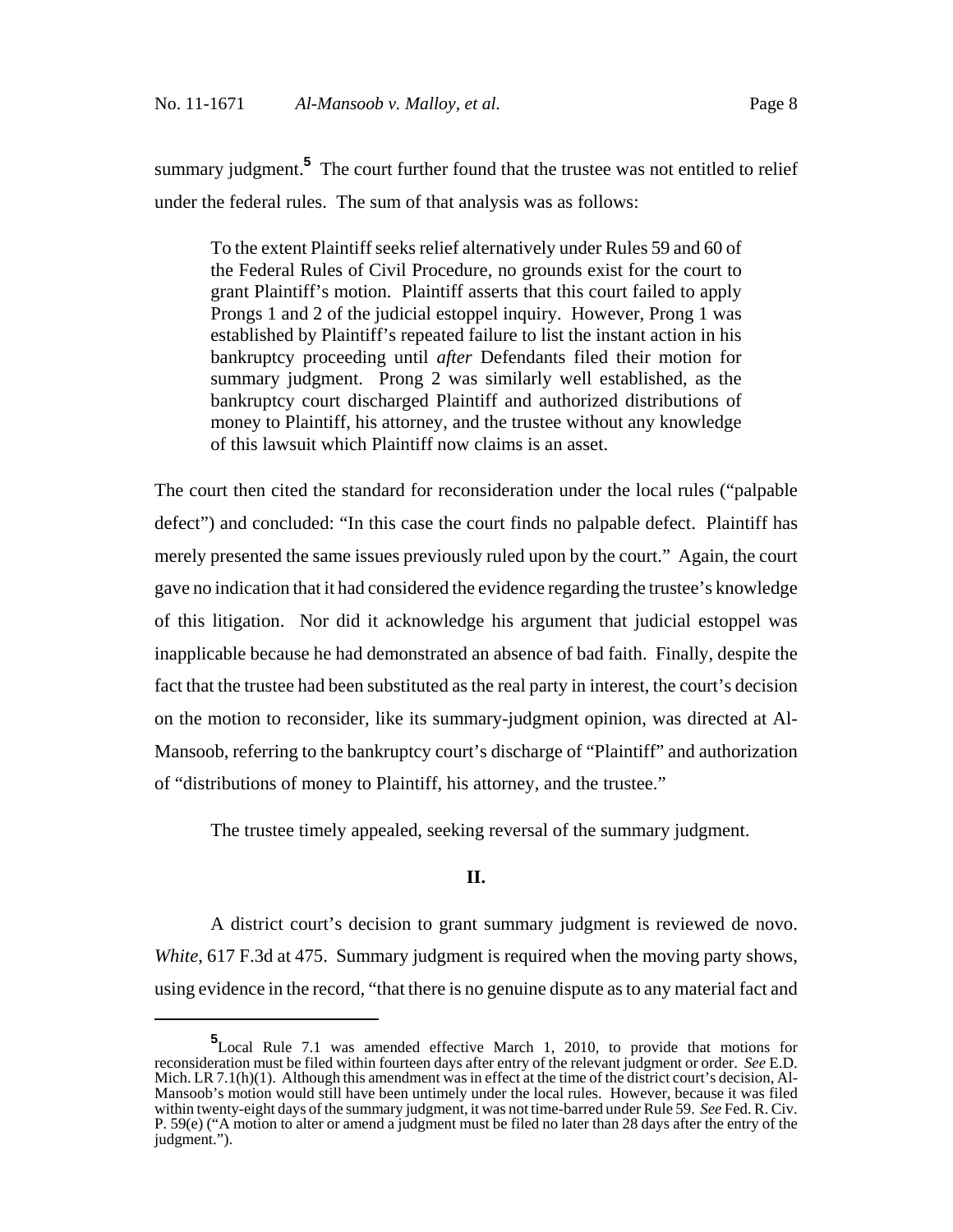the movant is entitled to judgment as a matter of law." Fed. R. Civ. P. 56(a); *see* Fed. R. Civ. P.  $56(c)(1)$ . In deciding whether the movant has met this burden, the court views all the facts and inferences drawn from the evidence in the light most favorable to the nonmoving party. *Matsushita Elec. Indus. Co. v. Zenith Radio Corp.*, 475 U.S. 574, 587 (1986).

The trustee maintains that he should not be subject to judicial estoppel based on Al-Mansoob's failure to disclose this action. He further contends that judicial estoppel does not apply here because the omission was inadvertent. We examine these issues de novo. *See White*, 617 F.3d at 476.

### A. Judicial Estoppel Does Not Apply to the Bankruptcy Trustee

As in his motion for reconsideration, the trustee's primary argument on appeal is that judicial estoppel cannot apply in this case because he became the real party in interest once the bankruptcy proceedings had begun. Several circuits have concluded that judicial estoppel does not bar a bankruptcy trustee from pursuing claims that the debtor failed to disclose. *See Reed v. City of Arlington*, 650 F.3d 571, 578-79 (5th Cir. 2011) (en banc); *Eastman v. Union Pac. R.R. Co.*, 493 F.3d 1151, 1155 n.3 (10th Cir. 2007); *Parker v. Wendy's Int'l, Inc.*, 365 F.3d 1268, 1272 (11th Cir. 2004); *see also Kane v. Nat'l Union Fire Ins. Co.*, 535 F.3d 380, 387 (5th Cir. 2008) (per curiam). In *Parker*, for example, the Eleventh Circuit determined that judicial estoppel was inappropriate because the claim at issue "belong[ed] to the bankruptcy estate and its representative, the trustee," who had "made no false or inconsistent statement under oath in a prior proceeding and [was] not tainted or burdened by the debtor's misconduct." 365 F.3d at 1273. The Fifth Circuit has likewise refused to estop trustees based on debtors' misconduct, holding that "absent unusual circumstances, an innocent trustee can pursue for the benefit of creditors a judgment or cause of action that the debtor fails to disclose in bankruptcy."**<sup>6</sup>** *Reed*, 650 F.3d at 573. And in *Eastman*, the Tenth Circuit

**<sup>6</sup>** The *Reed* court acknowledged the general rule that a trustee is subject to any defenses that could have been asserted against the debtor but explained that "courts are to evaluate these defenses as they existed at the commencement of the bankruptcy." 650 F.3d at 575 (citing *Parker*, 365 F.3d at 1272 n.3). Thus, where the defense of judicial estoppel arises from a debtor's failure to disclose a claim in his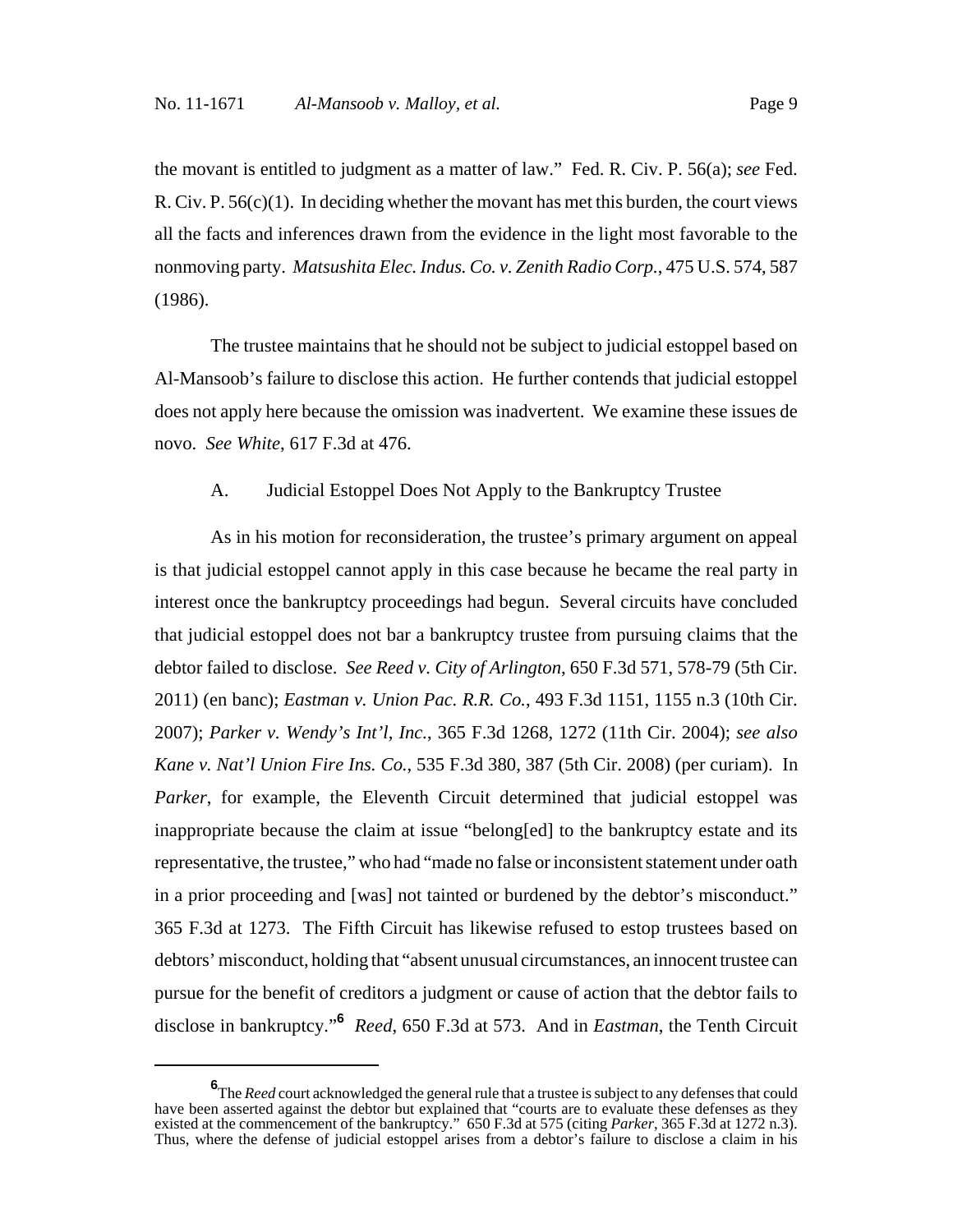noted that the district court's application of judicial estoppel was "[q]uite likely . . . inappropriate, at least to the extent [the debtor]'s personal injury claims were necessary to satisfy his debts," because "the trustee as the real-party-in-interest had not engaged in contradictory litigation tactics." 493 F.3d at 1155 n.3. These cases thus stand for the proposition that a debtor's errors or omissions should not be attributed to the trustee for purposes of judicial estoppel.**<sup>7</sup>**

Here, the trustee has been the real party in interest since September 30, 2009, when Al-Mansoob filed for bankruptcy. *See* 11 U.S.C. § 323 (bankruptcy trustee "is the representative of the estate" and may "sue and be sued"); 11 U.S.C.  $\S$  541(a)(1) (estate consists of "all legal or equitable interests of the debtor in property as of the commencement of the case"). Defendants allege no wrongdoing by the trustee; it was Al-Mansoob who omitted the lawsuit from the bankruptcy filings. The trustee's pursuit of this action is therefore not contrary to a position he previously asserted under oath. *See White*, 617 F.3d at 476. Accordingly, we adopt the reasoning of the Fifth, Tenth, and Eleventh Circuits and find that Al-Mansoob's failure to disclose his claims does not bar the trustee from pursuing them.

#### B. *White* Is Distinguishable

Even if the trustee were deemed to stand in Al-Mansoob's shoes for judicialestoppel purposes, *White* would not dictate dismissal of this case. In *White*, the district court ruled that the plaintiff was judicially estopped from pursuing her sexualharassment claim, which she had failed to disclose in her initial bankruptcy filings. *Id.*

bankruptcy filings and his subsequent pursuit of that claim, "the [t]rustee receive[s] the . . . asset free of this affirmative defense." *Id.*

**<sup>7</sup>** Several courts have found it significant that this rule ultimately protects creditors. *See Reed*, 650 F.3d at 574 ("[J]udicial estoppel must be applied in such a way as to deter dishonest debtors . . . while protecting the rights of creditors to an equitable distribution of the assets of the debtor's estate."); *Biesek v. Soo Line R.R. Co.*, 440 F.3d 410, 413 (7th Cir. 2006) ("Judicial estoppel is an equitable doctrine, and using it to land another blow on the victims of bankruptcy fraud is not an equitable application."). In the Sixth Circuit, however, recovery by creditors has not been of paramount concern in judicial-estoppel cases. *See White*, 617 F.3d at 482 n.10 (rejecting dissent's argument that the case should be allowed to continue for creditors' benefit and observing that "this court has previously applied judicial estoppel in similar circumstances, even though the result prevented recovery by bankruptcy creditors." (citing *Lewis v. Weyerhaeuser Co.*, 141 F. App'x 420, 420-27 (6th Cir. 2005))).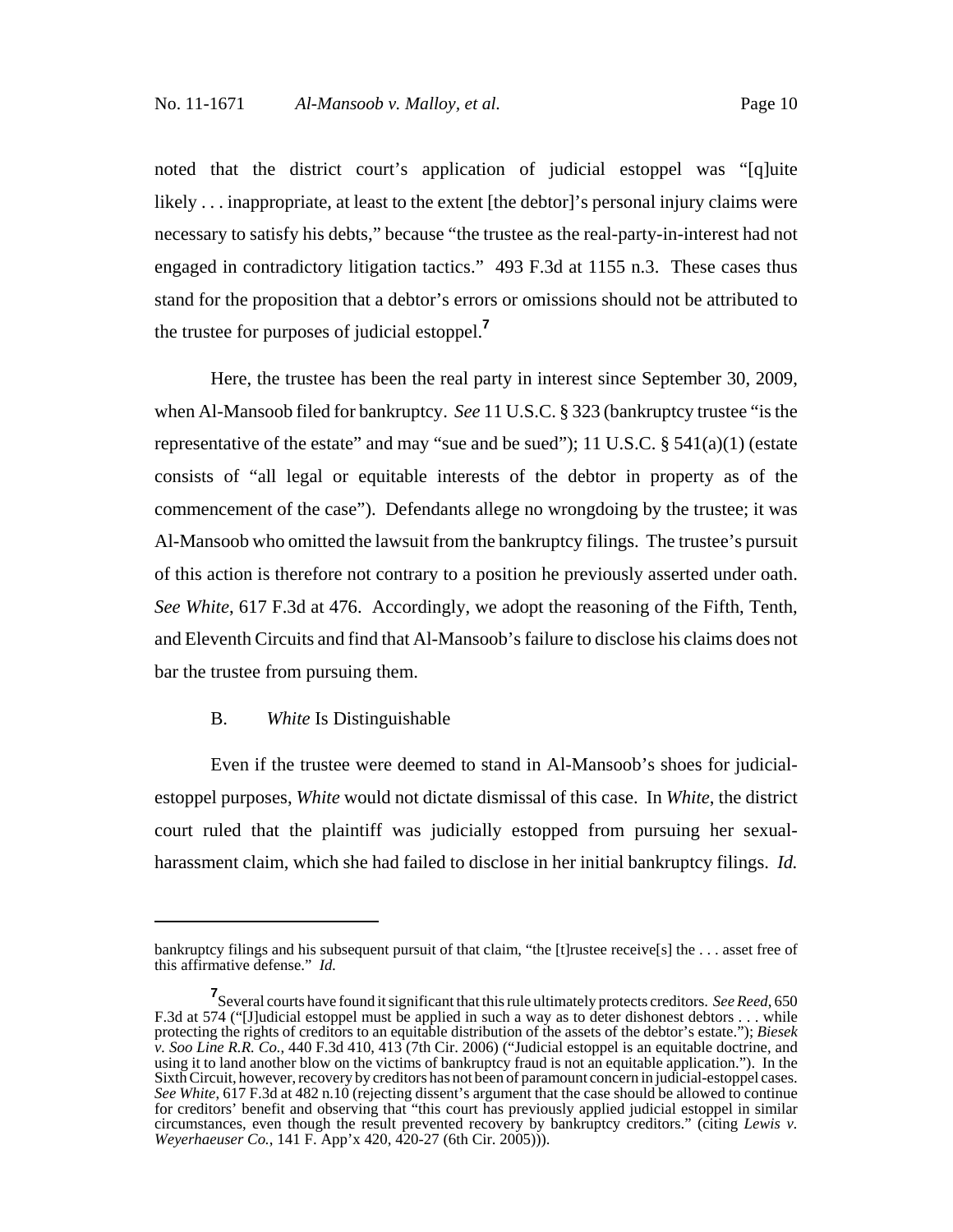at 475. After examining *Lewis* and an earlier case, *Eubanks v. CBSK Financial Group, Inc.*, 385 F.3d 894 (6th Cir. 2004), the *White* court announced a slightly expanded version of the three-prong test:

[T]o support a finding of judicial estoppel, we must find that: (1) [the plaintiff–debtor] assumed a position that was contrary to the one that [he] asserted under oath in the bankruptcy proceedings; (2) the bankruptcy court adopted the contrary position either as a preliminary matter or as part of a final disposition; and (3) [the] omission did not result from mistake or inadvertence. In determining whether [the plaintiff's] conduct resulted from mistake or inadvertence, this court considers whether: (1) [he] lacked knowledge of the factual basis of the undisclosed claims; (2) [he] had a motive for concealment; and (3) the evidence indicates an absence of bad faith.

617 F.3d at 478. With respect to bad faith, the court noted that "'under *Eubanks*, even if the debtor has knowledge of a potential cause of action and a motive to conceal it, if [he] does not actually conceal it and instead takes affirmative steps to fully inform the trustee and the bankruptcy court of the action, it is highly unlikely that the omission in the bankruptcy petition was intentional.'" *Id.* at 477 (quoting *Lewis*, 141 F. App'x at 426).

The first two prongs were easily met. White's omission of her harassment claim from her bankruptcy filings was tantamount to a statement that the claim "did not exist" and thus "was contrary to [her] later assertion of the harassment claim before the district court," and the bankruptcy court, in ordering White to make payments to the trustee, had adopted that position. *Id.* at 479. Additionally, there was no question that White knew of the basis for her harassment claim when she filed for bankruptcy, because she had already filed a complaint with the EEOC and received notice of her right to sue. *See id.* at 474, 479. Her motive for concealment was likewise clear: "if the harassment claim became a part of her bankruptcy estate, then the proceeds from it could go towards paying White's creditors, rather than simply to paying White." *Id.* at 479. This court then turned to "the more difficult question" whether White had acted in bad faith. *Id.* at 480.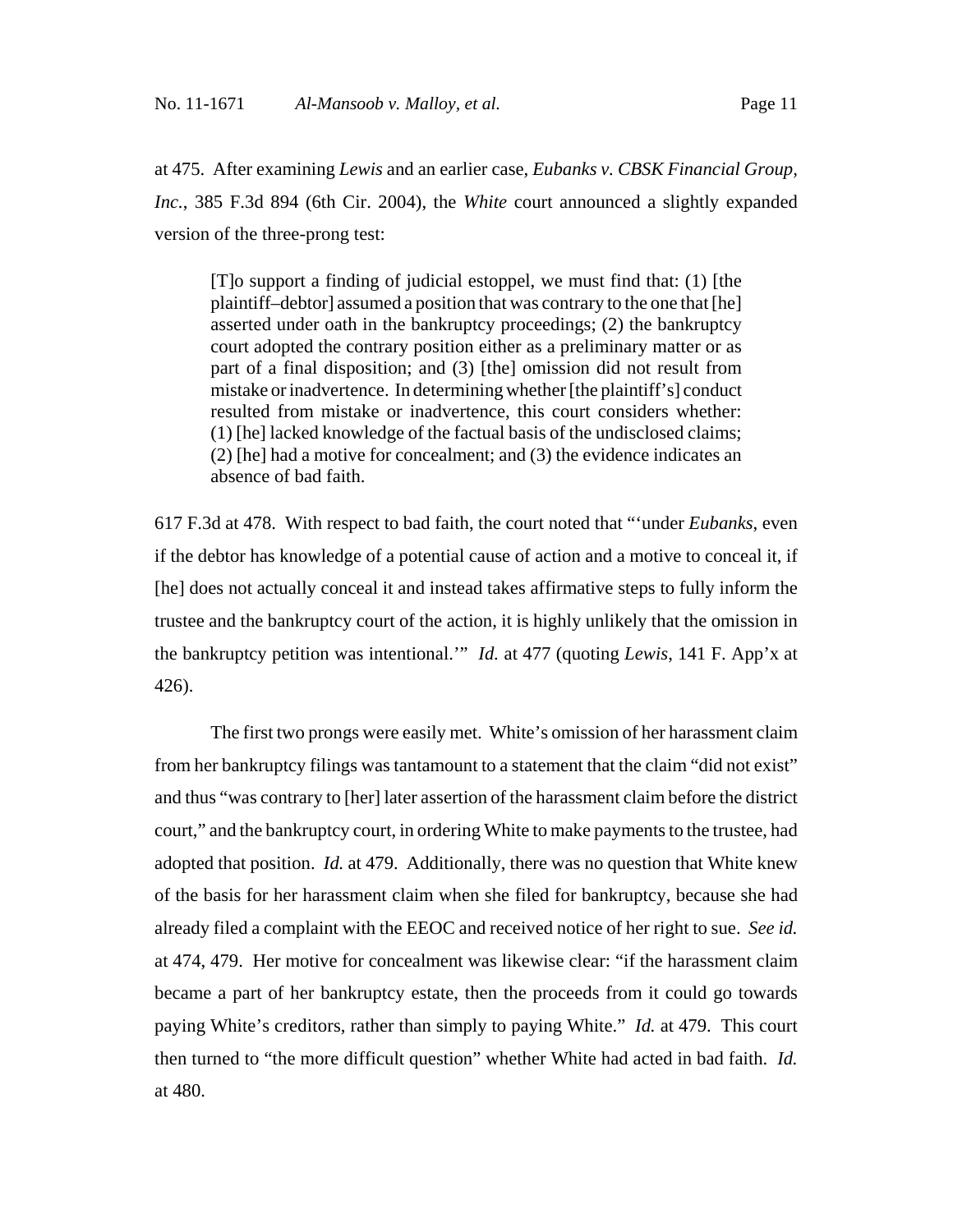White offered three pieces of evidence to show that she had not: an affidavit by her bankruptcy attorney, an application to employ counsel that she had filed in the bankruptcy court, and an amendment to her bankruptcy filings to add the omitted claim. *See id.* The bankruptcy attorney's affidavit stated only that "'[w]hen [he] appeared in [c]ourt on Ms. White's bankruptcy,'" the harassment claim "'was discussed.'" *Id.* The affidavit thus "provided no evidence as to what, exactly, was discussed, whom it was discussed with, or whether the omission from the initial filings was discussed or emphasized." *Id.* Furthermore, the transcript of that court appearance did not reflect any discussion of White's harassment claim. *Id.* at 481. The panel was similarly unimpressed by the application to employ counsel:

This filing did provide some notice to the bankruptcy court that White had a harassment claim. However, her application did not identify whether she was the plaintiff or the defendant in the lawsuit . . . , the amount of the lawsuit, the facts giving rise to the lawsuit, or even when the actions giving rise to the lawsuit took place. It also did not indicate that the harassment claim had been omitted from her initial filings and it did not appear to trigger any request for additional information from the bankruptcy court or the trustee. Furthermore, it did not cause White to update her inaccurate filing statements. Consequently, the application did not adequately inform the court, the trustee, or White's creditors of the initial omission and it does not show an absence of bad faith or that White's omission resulted from mistake or inadvertence.

*Id.* Nor would the panel "consider favorably the fact that White updated her initial filings after the motion to dismiss was filed," since "[t]o do so would encourage gamesmanship." *Id.*; *see id.* at 480. The timing of White's lawsuit was also suspect: she had waited to file her harassment claim until the day after the confirmation hearing on her bankruptcy plan.**<sup>8</sup>** *Id.* at 482; *see id.* at 474-75. Because White's "limited and ineffective" attempts to correct the omission did not demonstrate an absence of bad faith, 617 F.3d at 482, the element of inadvertence was met. *See id.* at 483.

**<sup>8</sup>** Similarly, in *Lewis*, the facts indicated that the plaintiff had "acted intentionally and in bad faith" because, *inter alia*, she "began the process of filing her discrimination claim with the EEOC only one month after the bankruptcy plan was approved, which tends to show that she waited until the plan was approved before pursuing her discrimination action." 141 F. App'x at 428.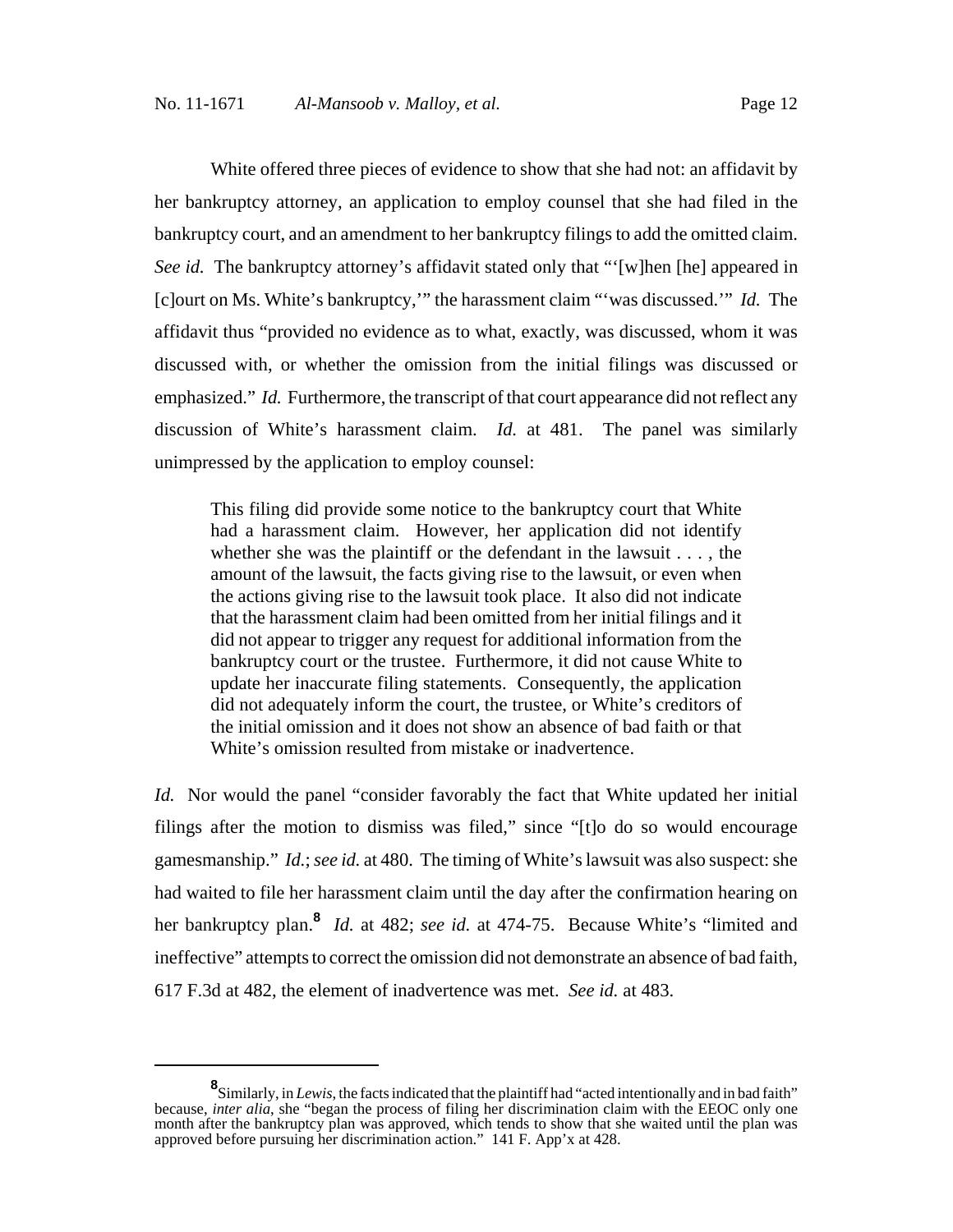In this case, as in *White*, the first two prongs of the judicial-estoppel test pose little difficulty. It is undisputed that Al-Mansoob's bankruptcy filings did not include any mention of his claims against Defendants until August 27, 2010. This omission was equivalent to a statement that there were no such claims and was therefore inconsistent with his pursuit of the instant action. *See id.* at 479. Furthermore, when the bankruptcy court granted Al-Mansoob's discharge on March 3, 2010, it acted in reliance on the representations he had made concerning his assets — including the representation that this lawsuit did not exist. The bankruptcy court's approval of the State Farm settlement and the resulting distribution of that settlement also represented adoption of the contrary position. *See id.* ("'[W]hen a bankruptcy court — which must protect the interests of all creditors — approves a payment from the bankruptcy estate on the basis of a party's assertion of a given position, that . . . is sufficient judicial acceptance to estop the party from later advancing an inconsistent position.'" (quoting *Lewis*, 141 F. App'x at 425) (other internal quotation marks omitted)).

Moreover, as the district court found, Al-Mansoob had knowledge of the instant claims when he filed for bankruptcy, because this action was already pending at that time. And he presumably had a motive to conceal the claims: "wanting to keep any settlement or judgment to himself." However, notwithstanding the district court's conclusion that he had "made no effort to cure the omission before Defendants' motion for summary judgment was filed," Al-Mansoob presented substantial evidence — albeit belatedly — that the bankruptcy trustee was told of this lawsuit long before Defendants sought summary judgment on judicial-estoppel grounds.

Although the district court had discretion to disregard Al-Mansoob's late submissions, it failed to even acknowledge them. *See Hooks v. Hooks*, 771 F.2d 935, 946 (6th Cir. 1985) ("While it is within the discretion of the district courts whether to consider affidavits submitted in an untimely fashion, the court below never gave any indication that it was declining to consider plaintiff's affidavit on rehearing because it was untimely or for any other reason."). It is appropriate for this court to consider them, however. First, the affidavits and correspondence clearly establish an issue of material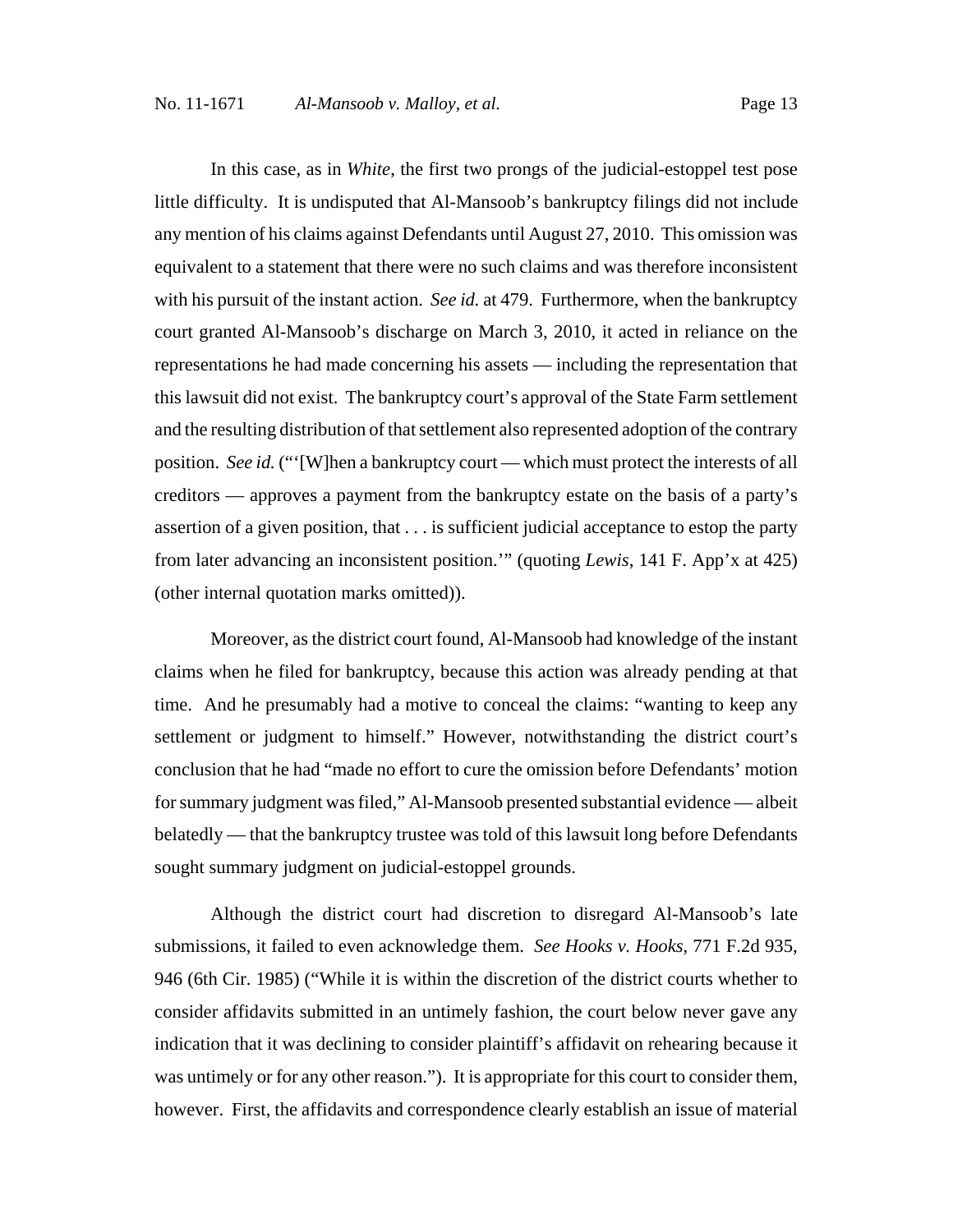fact with respect to whether Al-Mansoob's omission was in bad faith. Furthermore, *White* was decided less than a week before Al-Mansoob's summary-judgment response was due. While his counsel certainly could have done a better job, both in his initial summary-judgment response and at oral argument, his failure to focus on the bad-faith factor is understandable given that *White* was the first case to clearly announce bad faith as part of the judicial-estoppel inquiry. Finally, the trustee timely sought reconsideration of the summary judgment under Rule 59(e). Under these circumstances, we may properly take the supplemental evidence into account. *See id.* (where plaintiff's latefiled affidavit "was sufficient to alert the court to the presence of an issue of material fact, and counsel offered a plausible explanation for its untimeliness and filed a timely motion for reconsideration," the appellate court was "obliged . . . to consider" it (citation and internal quotation marks omitted)).

The strength and nature of that evidence distinguish this case from *White*. Whereas White's actions indicated an intent to hide her harassment claim, there is simply nothing to suggest that Al-Mansoob tried to conceal this case from the bankruptcy court or trustee. The suit was already pending when he filed for bankruptcy, and his attorney communicated freely about it with the trustee from nearly the inception of the bankruptcy proceeding, repeatedly seeking the trustee's guidance as to how the litigation should be handled. In light of those communications, the fact that Al-Mansoob's bankruptcy filings were not amended until after Defendants moved for summary judgment is significantly less damning. *See Eubanks*, 385 F.3d at 898 n.1 (noting that "various courts in other jurisdictions have held that a trustee's knowledge of the claim precludes the application of judicial estoppel since the plaintiff was obviously not trying to defraud the court if they [sic] placed the trustee on notice."). In short, the record contains ample evidence that Al-Mansoob's omission of this lawsuit from his bankruptcy filings was inadvertent. Consequently, the suit is not barred by judicial estoppel.